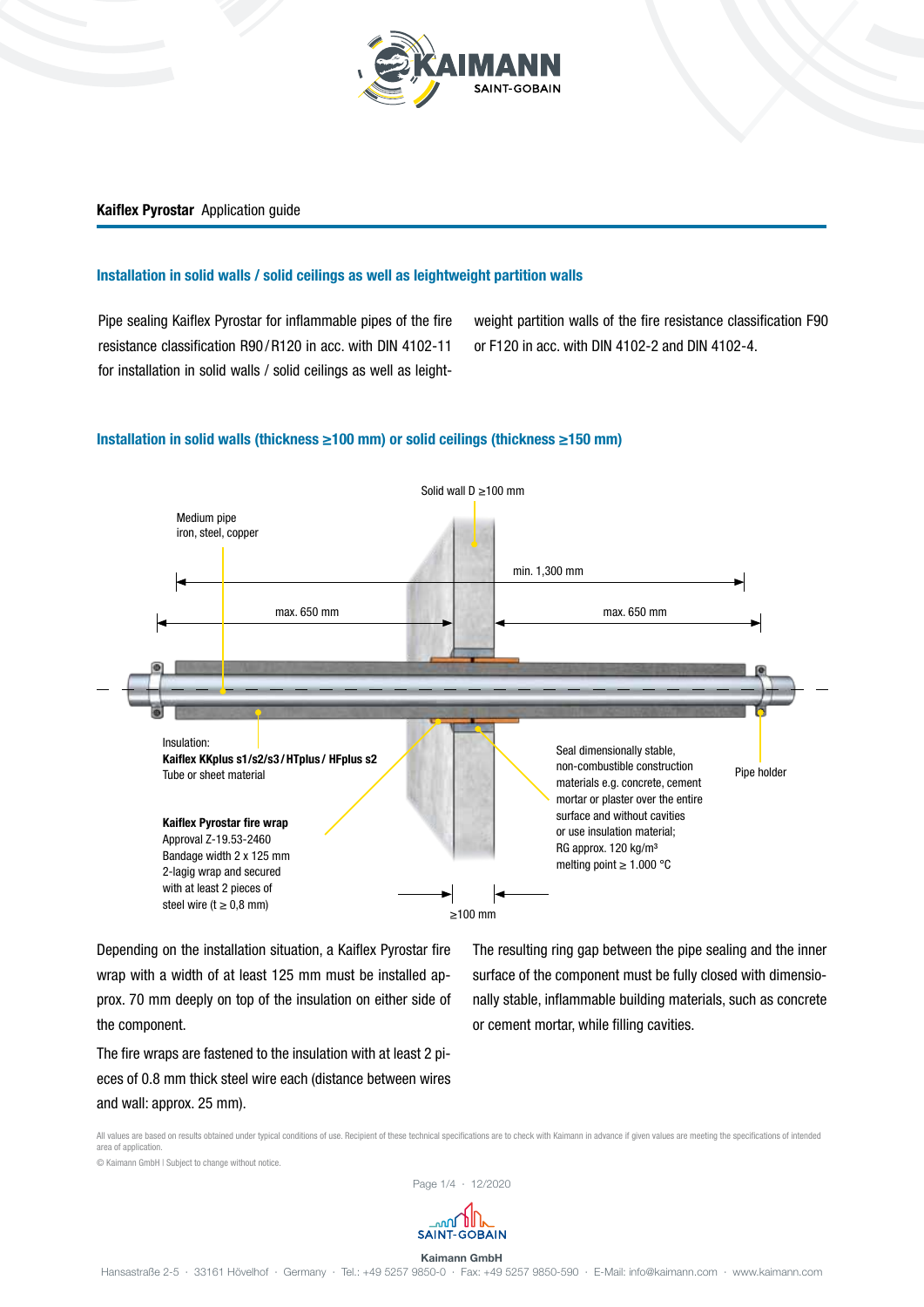



# Installing a protective insulation

Depending on the pipe dimension, insulation layer thickness and pipe material, a protective insulation must be installed on either side of the component according to the usability proof (AbP).

This is done using the same insulation material as the further insulation, installed all-round and at a distance of 300 mm from the component.

The insulation layer thickness is at least 19 mm. The resulting adhesive joint is secured with approx. 3 mm thick and 50 mm wide self-adhesive tape.

The protective insulation that has been installed is fastened on the further rubber insulation with Kaiflex special adhesive to protect against constructional mechanical influences.

All values are based on results obtained under typical conditions of use. Recipient of these technical specifications are to check with Kaimann in advance if given values are meeting the specifications of intended area of application.

© Kaimann GmbH | Subject to change without notice.



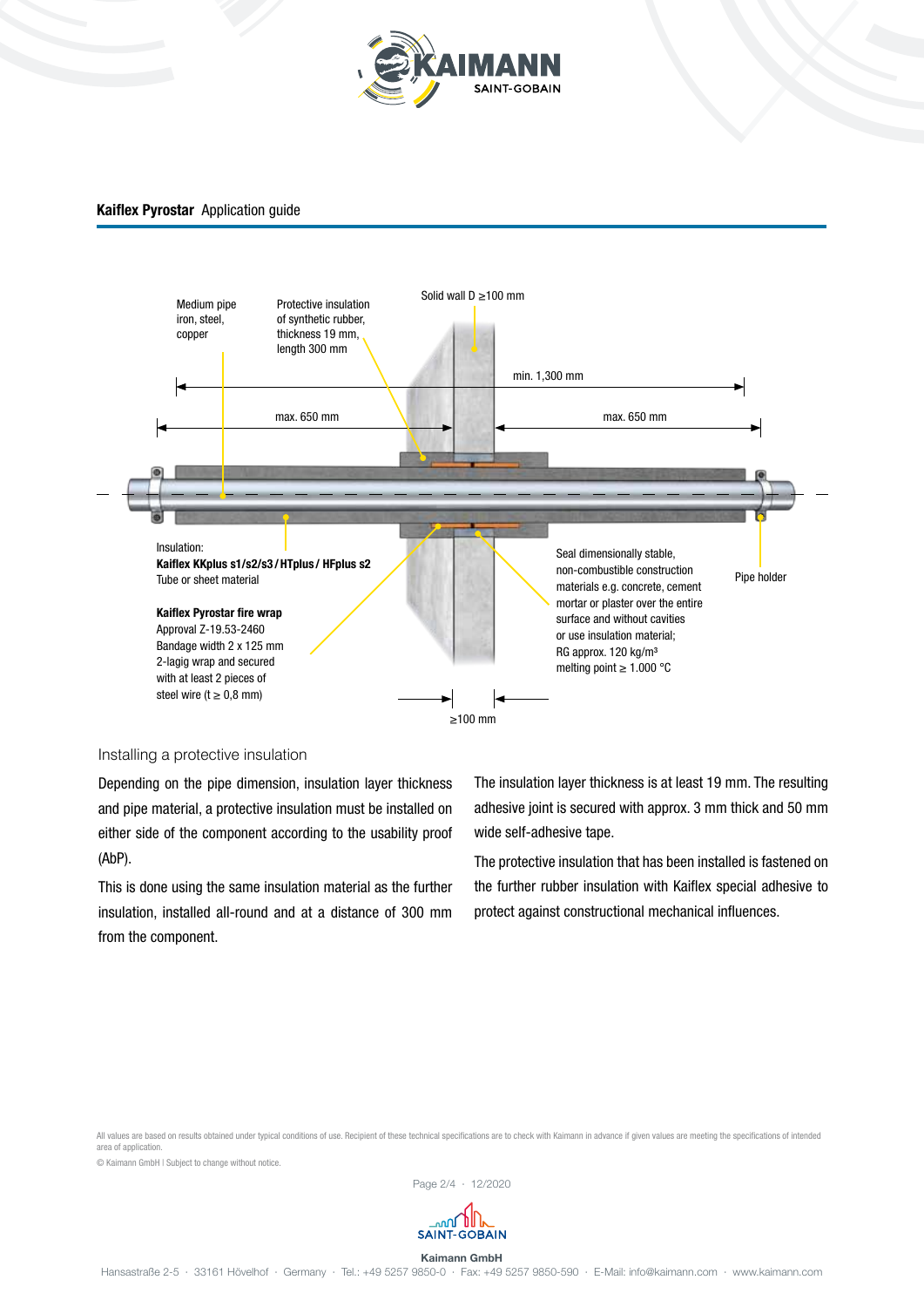

# Installation in leightweight partition walls (thickness ≥100 mm)



Kaiflex Pyrostar is fed through the metal stand wall at a width of at least 2 x 125 mm and applied to the continuous insulation in two layers. The fire wrap must be placed to leave approx. 45 mm in the component.

The fire wrap is fastened on the insulation with at least 2 pieces of 0.8 mm thick wire (distance from the wall: approx. 35 mm).

The insulation is executed according to the installation instructions of the manufacturers or according to the recognised rules of the art.

The closure of the remaining joint between the pipe sealing and the inner surface of the component must be stuffed with mineral wool (melting point >1,000 °C, building material class A purs. to DIN EN 13501, packing density  $p \ge 50$  kg/m<sup>3</sup>) while filling all cavities. Alternatively, the mineral wool in the component may be filled with joint gypsum or adhesive binder in the area of the panelling or planking of the leightweight partition wall to a depth of about 25 mm on either side.

A protective insulation at least 19 mm thick and 300 mm long must be installed around the fire wrap on both sides of the component, made of the same insulation material as the further insulation.

The protective insulation that has been installed is fastened on the further rubber insulation with Kaiflex special adhesive to protect against constructional mechanical influences.

All values are based on results obtained under typical conditions of use. Recipient of these technical specifications are to check with Kaimann in advance if given values are meeting the specifications of intended area of application.

© Kaimann GmbH | Subject to change without notice.